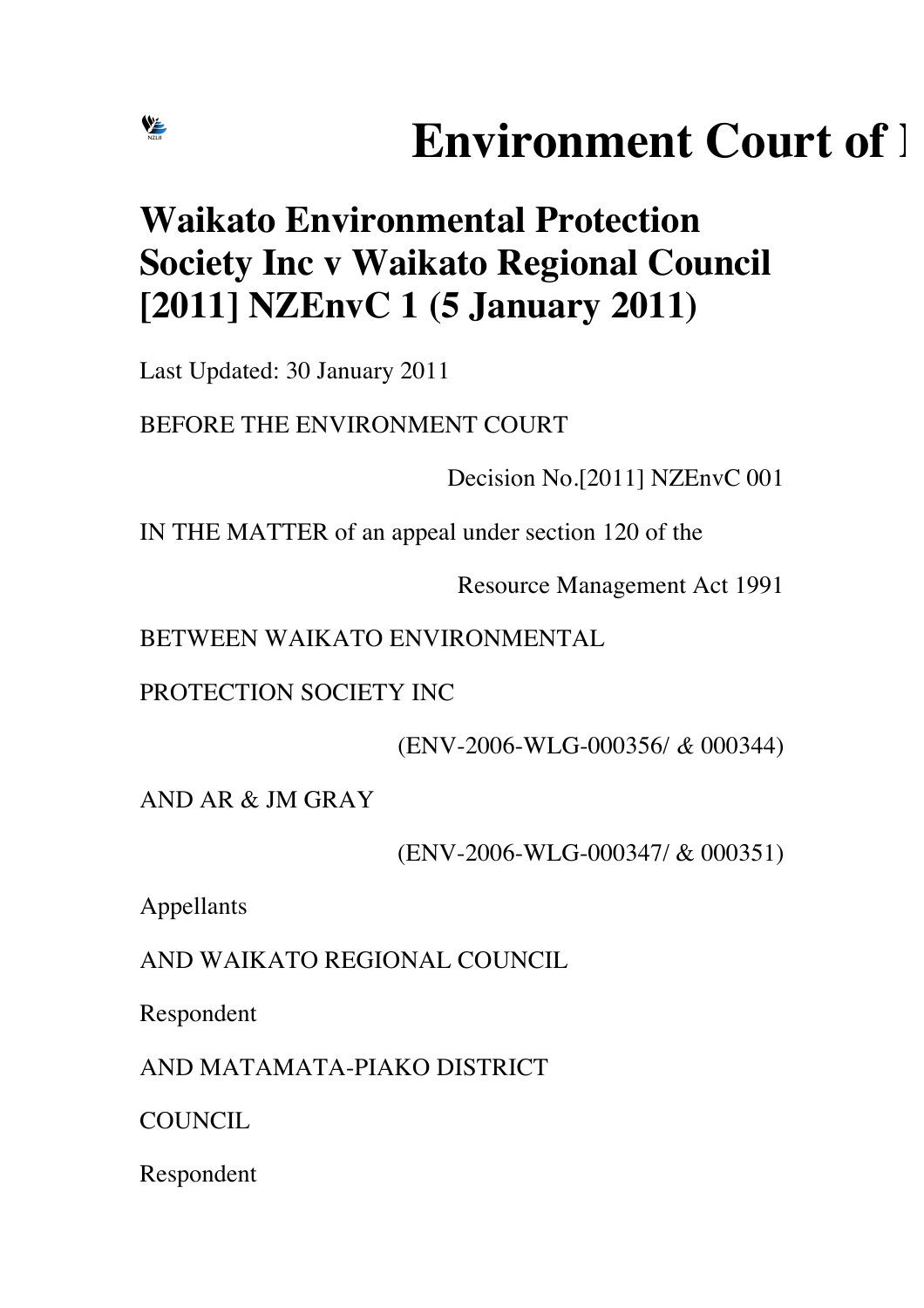#### AND NEW ZEALAND MUSHROOMS

#### LIMITED

Applicant

Court: Environment Judge B P Dwyer (Presiding)

Environment Commissioner P A Catchpole

Environment Commissioner J D Rowan (now retired)

`Heard: at Hamilton on 26 February - 2 March 2007 5 March Counsel/ Appearances:

P T Cavanagh QC and J Cuellar for Waikato Environmental Protection Society Inc and A R and J M Gray

P M Lang for Matamata-Piako District Council

L Muldowney for Waikato Regional Council

E D Wylie QC and B I J Cowper for New Zealand Mushrooms Limited

### FINAL DECISION

Decision Issued:05/01/2011A: Appeals allowed and consent overturned.

[1] We have issued four previous decisions in these proceedings:

- Firstly, an interim decision[1] where we gave New Zealand Mushrooms Limited (New Zealand Mushrooms) the opportunity to fully explore the possibility of enclosing the bunker to bunker transfer operation aspect of its Morrinsville mushroom compost production site.
- A further interim decision<sup>[2]</sup> consequent upon receipt of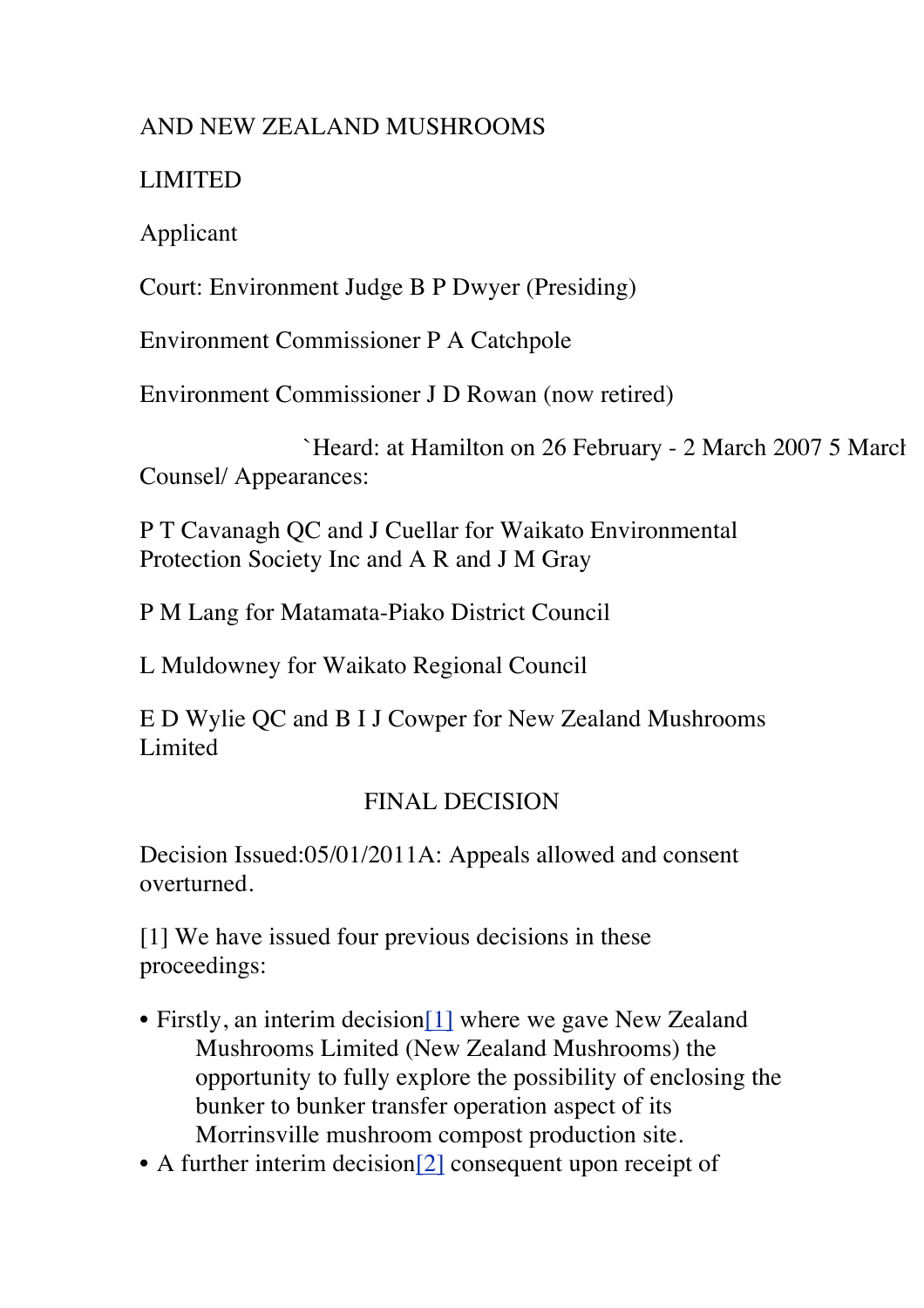advice from New Zealand Mushrooms that it was not viable for it to fully enclose the bunker to bunker transfer operation. The further interim decision determined a request from New Zealand Mushrooms that the Court deferred its final decision in these proceedings and requested Waikato Regional Council to make application for an enforcement order applicable to ongoing operation of the mushroom compost production site pending final closure.

• An enforcement order<sup>[3]</sup> to mitigate adverse effects of ongoing operation of the mushroom compost operation pending its final closure.

• A costs decision awarding costs to the successful Appellants in these proceedings.[4]

[2] Additionally, the High Court issued a decision[5] upholding this Court's further interim decision.

[3] The net effect of this Court's further interim decision and the High Court decision is that it has been determined that a final decision on these proceedings will not issue until 31 December 2010. This is that final decision.

[4] It will be apparent from perusal of our two interim decisions that unless New Zealand Mushrooms was able to enclose its composting facilities . . . *to the extent required to achieve a level of odour capture which ensures that there are no offensive or objectionable odours discharged beyond the boundary . .[6]* then the Court would uphold the appeals filed by Waikato Environmental Protection Society Inc and A R and J M Gray. New Zealand Mushroom has formally advised that it is unable to achieve that level of enclosure.

[5] We now therefore finally determine these appeals. We uphold the appeals filed by Waikato Environmental Protection Society Inc and A R and J M Gray. Consequently, the consents granted to New Zealand Mushrooms Limited by Waikato Regional Council and Matamata-Piako District Council to enable ongoing operation of the mushroom compost production site situated at 206 Taukoro Road, Morrinsville are hereby